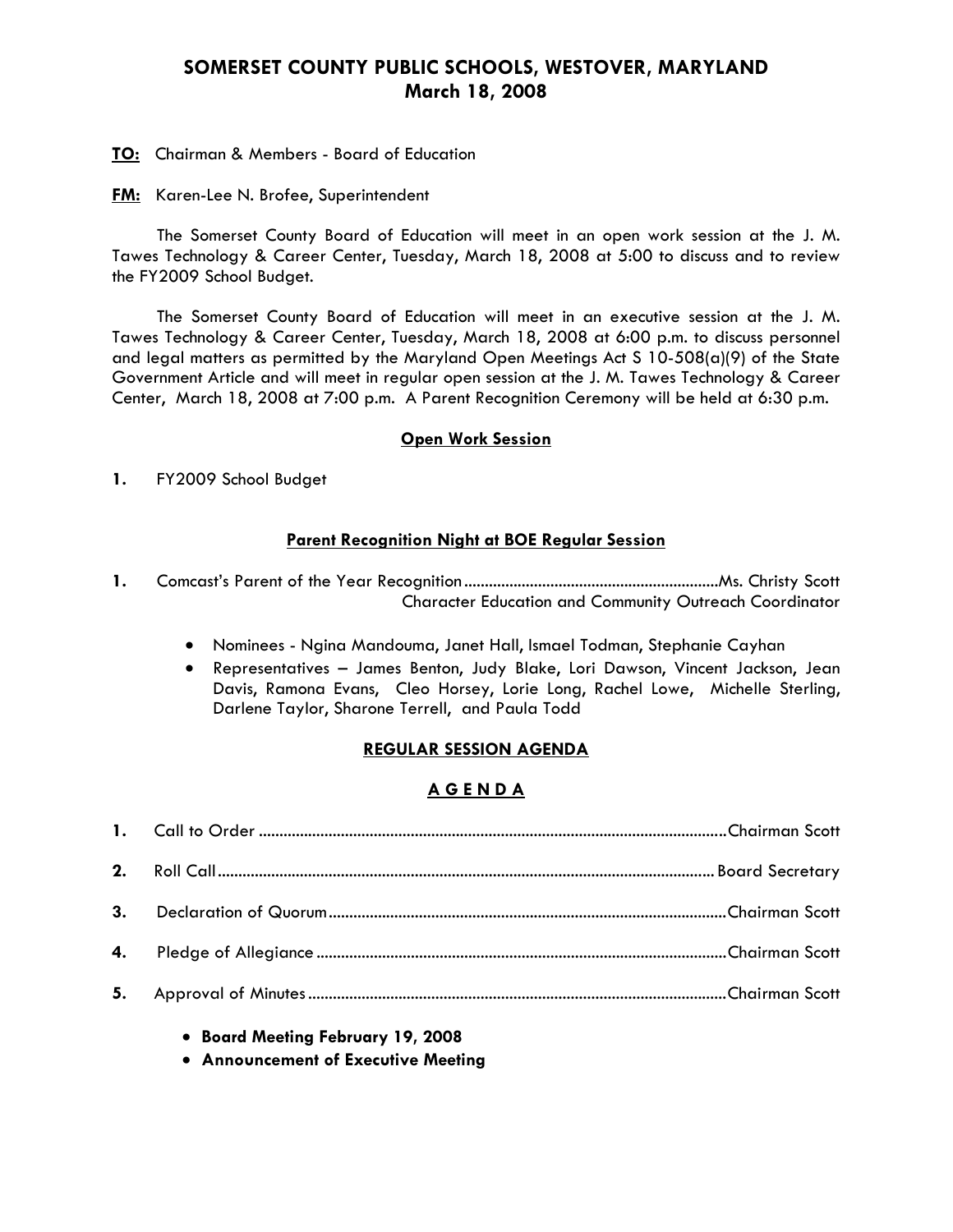| 6.                    |                                            |  |                    |
|-----------------------|--------------------------------------------|--|--------------------|
| 7.                    |                                            |  |                    |
| 8.                    |                                            |  |                    |
| 9.                    |                                            |  |                    |
| 10.                   | <b>Old Business</b>                        |  |                    |
|                       | <b>Finance Report</b><br>А.                |  |                    |
|                       |                                            |  | (See Tab 10-A1)    |
|                       |                                            |  | (See Tab 10-A2)    |
|                       | В.<br><b>Facilities and Transportation</b> |  |                    |
|                       |                                            |  | (See Tab 10-B1)    |
|                       | C.<br>Instruction                          |  |                    |
|                       |                                            |  | (See Tab 10-C1)    |
|                       |                                            |  | (See Tab 10-C2)    |
| <b>Policies</b><br>D. |                                            |  |                    |
|                       |                                            |  | (See Tab 10-D1)    |
|                       |                                            |  | (See Tab 10-D2)    |
| 11.                   | <b>New Business</b>                        |  |                    |
|                       | <b>Finance Report</b><br>А.                |  |                    |
|                       |                                            |  | (See Tab $11-A1$ ) |